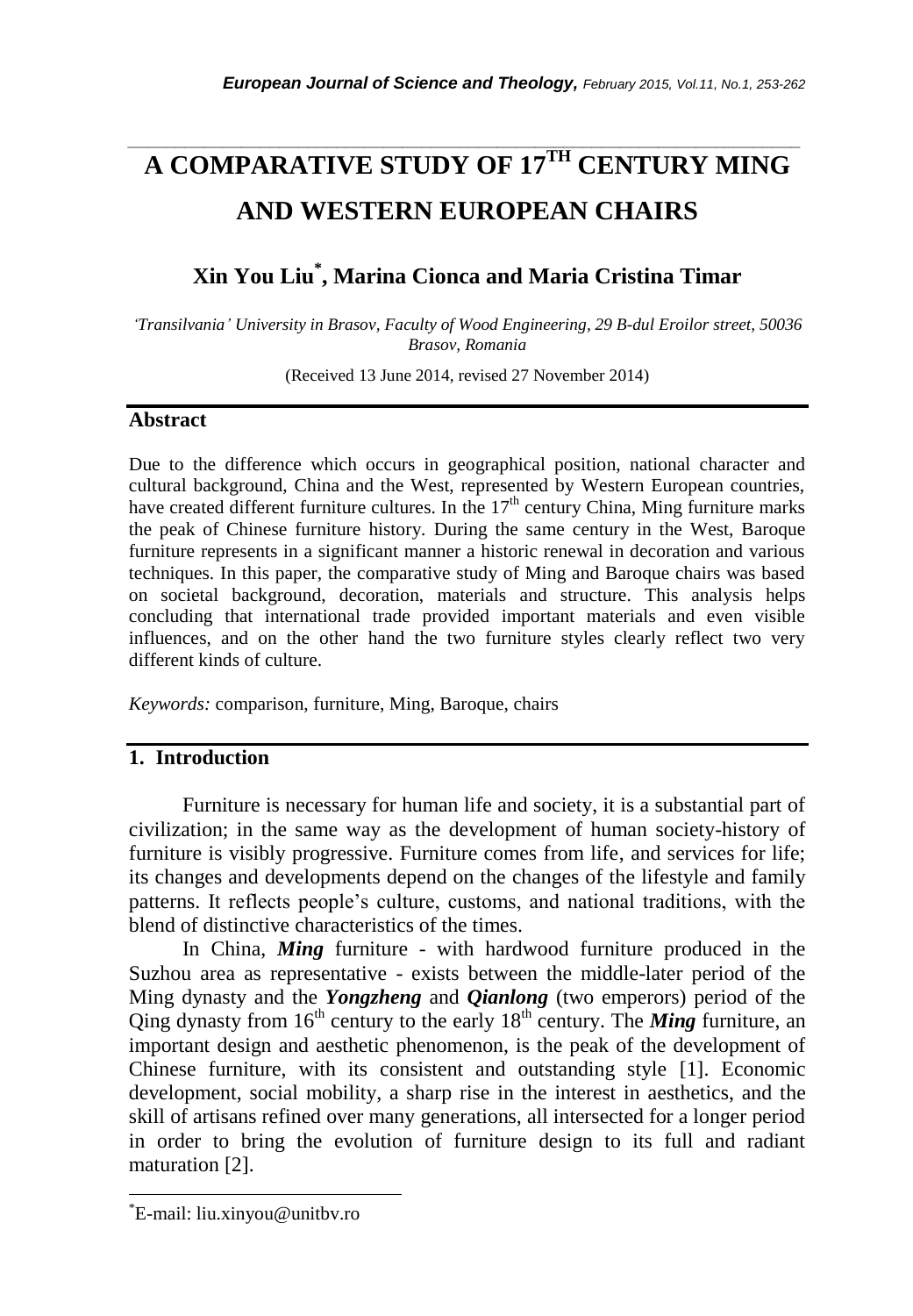

Figure 1. Some Ming chairs: (a) Official's hat chair, (b) Southern official's hat chair, (c) Lamphanger chair, (d) Rose chair, (e) Round-back chair and (f) Folding chair [2].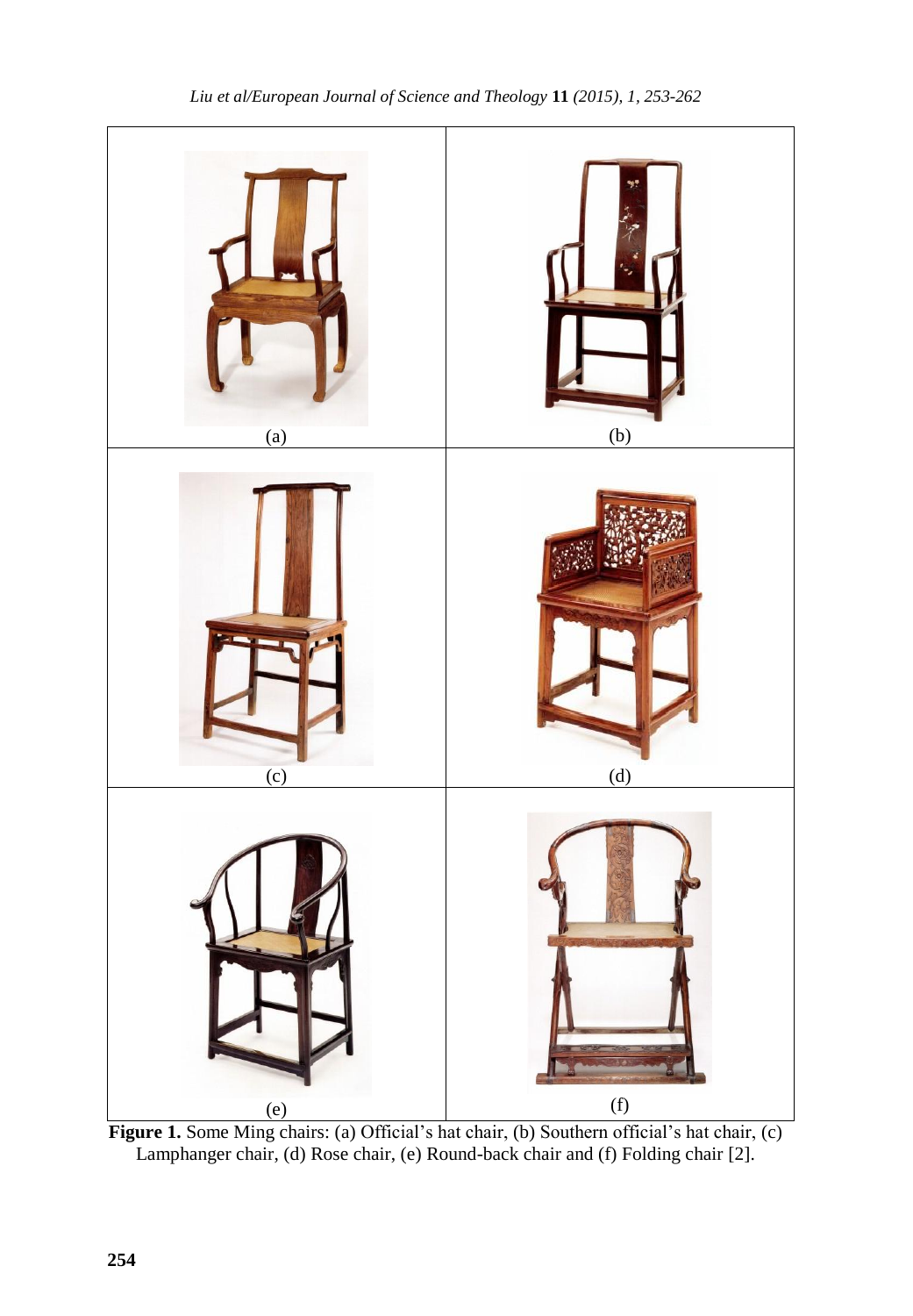In the same historical period as China during the Ming and Qing Dynasties, in Europe *Baroque* furniture represents typical characteristics of the development and outstanding achievements in the historic evolution of furniture. The  $17<sup>th</sup>$  century saw the Baroque style come into fashion, initially as a grandiloquent expression of the importance of Italian city states, which were gradually overtaken by a unified France [3].

The chair is a kind of common furniture; plays an important role in daily life. It is often a significant challenge for furniture designers and furniture makers. Chairs, having often a representational role in the interior, are to be seen as important vectors of style and manufacturing techniques. In this paper, a few *Ming* and *Baroque* chairs were chosen for study.

There are six main kinds of *Ming* chairs shown in Figure 1.

- Official"s hat chair: is perhaps foremost amongst the various traditional *Ming* chair forms, exhibiting dignity and poise.
- Southern official's chair: is characterized by armrests and crest rails that turn down into the vertical posts. Chinese craftsmen term this right angle joint a "pipe joint", which reflects a resemblance to a smoking pipe. Their use results in an overall smooth, fluid impression.
- Lamphanger chair: side chairs, or chairs without arms, appeared from the Song dynasty through the Qing dynasty with little change to the basic form. The term "lamphanger chair" corresponds to the small chair-like oil-lamp racks that could be hung on a wall or placed on a table.
- Rose chair: is characterized by its relatively low height, small size, and angular construction with straight-member back and armrests. This chair"s association with the ladies quarters is based primarily on the small size as well as the effeminate term 'rose chair'.
- Round-back chair: developed into one of the most graceful chair forms of  $\bullet$ traditional furniture. Its rounded backrest and smooth, downward sloping armrest are exceptionally comfortable for supporting the elbows and arms.
- Folding chair: was popularized during the Song dynasty, from which period both round-back and square-back examples are in evidence. The folding chair was also popular with the Qing emperors, who maintained some of the traditions of the nomadic Manchu tribesmen and enjoyed outings to the countryside.

**Baroque** originated in Italy, between the end of  $16<sup>th</sup>$  century and early  $17<sup>th</sup>$ century and spread into other countries of Western and Central Europe. Every country had its own national Baroque style [4, 5]. In the 1620s, the *Baroque* furniture was already seen in the Netherlands. Some of the most famous **Baroque** chairs were created for the French king Louis XIV and his courtiers; hence the French Baroque style is called Louis XIV, a style representing a powerful monarchy. The two significant components of the English Baroque are William & Mary and Queen Anne. These Baroque styles were very popular in England at that time [3, 6].

Figure 2 shows four important *Baroque* chairs.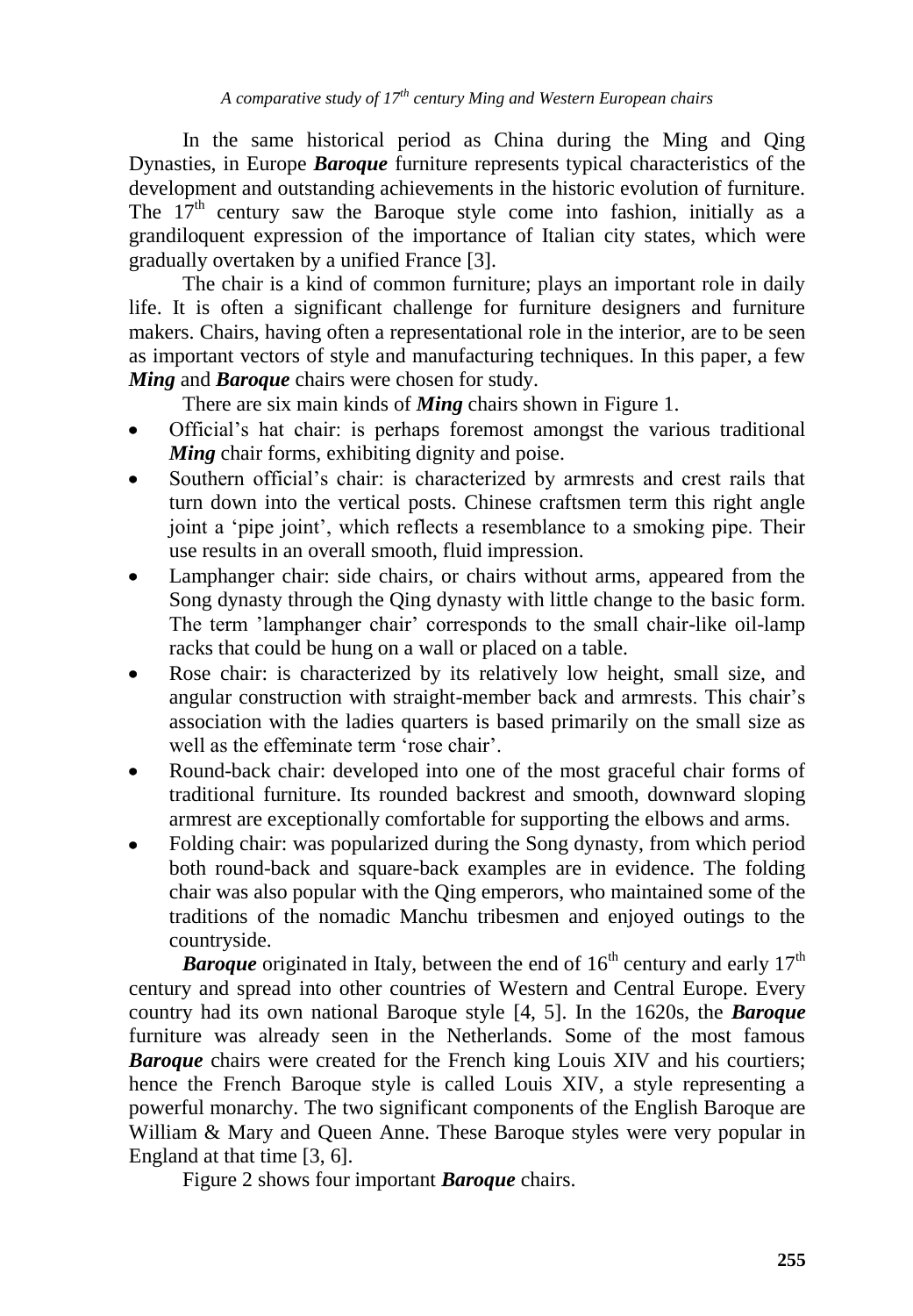

**Figure 2.** Some Baroque chairs: (a) A Louis XIV armchair, carved and gilded walnut (1675); (b) William & Mary high back chair, beech wood (1700), [\[http://www.furniturestyles.net/\]](http://www.furniturestyles.net/); (c) Dutch armchair, turned and carved oak wood, dark stained, cane seat and back d Queen Anne walnut side chair [\[http://www.subkoffantiques.com/6936.html\]](http://www.subkoffantiques.com/6936.html).

Louis XIV chairs were large, grand and comfortable, having usually upholstered backs and seats, covered with tapestry, brocade of large pattern, or ruby velvet enriched with gold galloon. During the first half of the reign of Louis XIV the legs of chairs were straight, and turned or carved in a squarish effect, like pedestals. Their wooden structure was often lavishly carved, with acanthus leaves, multiple scrolls, minute foliage, and it could be gilded.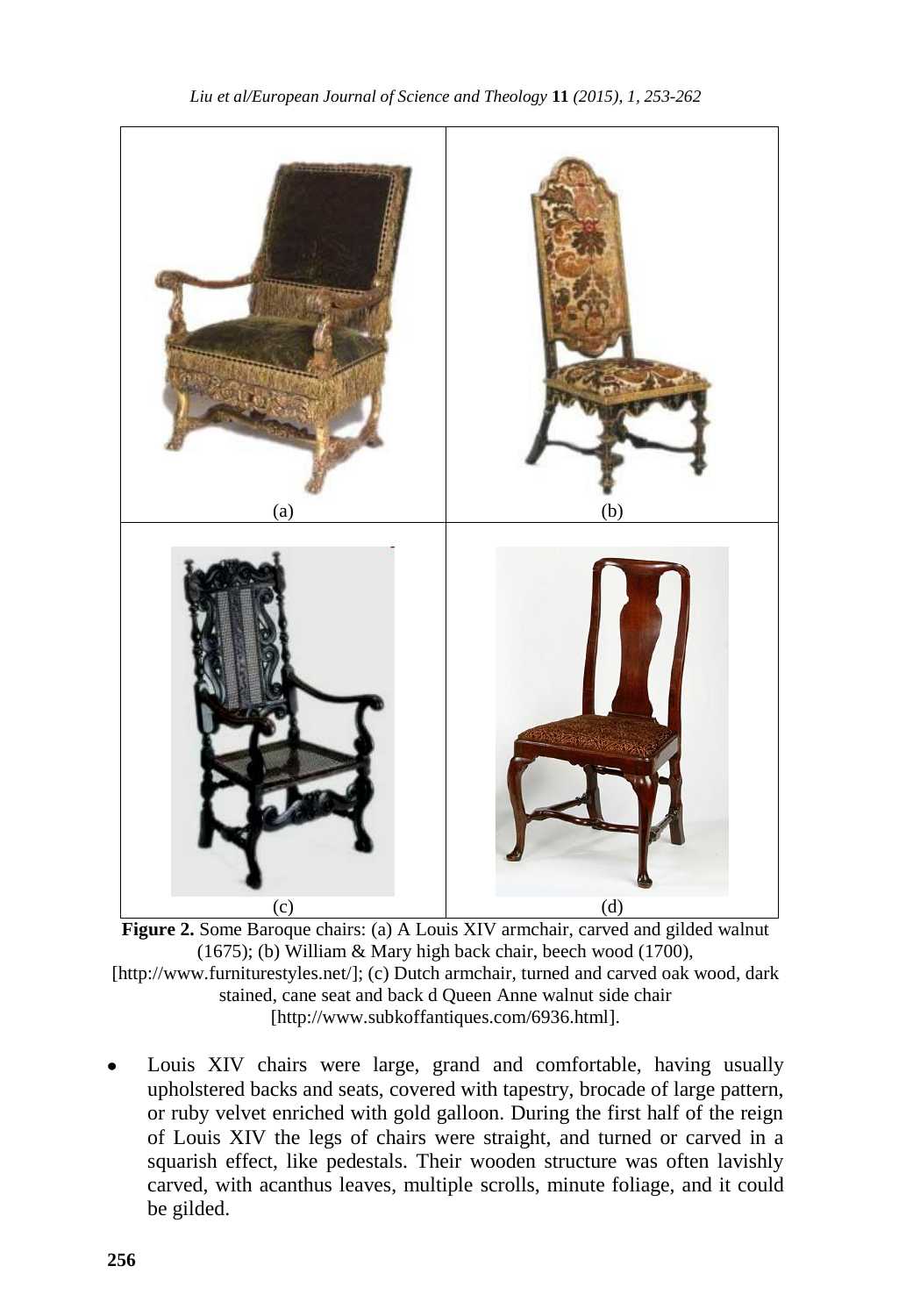*A comparative study of 17th century Ming and Western European chairs*

- In the William and Mary period, many tall upholstered chairs without arms and with rectangular shaped backs that do not extend to the seat frame were popular. They were decorated mostly by turning and carving, sometimes coloured painting was applied on wood. They were luxurious furnishings intended to show wealth and status. The high back with an arched cresting was fashionable in the 1690s, and showed off luxurious fabrics well.
- In the  $17<sup>th</sup>$  century the furniture craftsmen of England had learnt many  $\bullet$ valuable lessons from the influx of Dutch immigrant woodworkers and designers and this is seen most clearly in the development of the famous Queen Anne style of chairs. Queen Anne side and dining room chairs, made of walnut, had graceful backs, perhaps inspired by specific Ming designs, rounded top rails, and the arms set in a manner that made the whole chair design a harmony of curves, exquisitely simple but intrinsically elegant, satisfying with supreme skill the demands of both comfort and fashion [7].

### **2. Comparative aspects**

#### *2.1. Comparison based on a societal background*

#### *2.1.1. China*

After the Yuan dynasty ruled by Mongolian emperors, during the Ming dynasty the economy and, subsequently, urban handicrafts were starting to recover and develop.

From the middle of the Ming period, with the development of landscape gardening and architecture, the furniture skills and techniques improved in a fast pace.

Some furniture technology books were written. "LU BAN JING" is a book about woodworking, "XIU SHI LU" deals with wood finishing techniques and "WAN WU ZHI" describes a detailed classification of furniture [8].

Between 1405 and 1433 the famous Chinese admiral ZHENG HE and his crewmen had been seven times to South-East Asia, West Asia and Africa for trading. Hence they were able to import many valuable wood species for furniture making, such as ZITAN, HUANG HUA LI, JI CHI MU, HONG MU, NAN MU etc.

#### *2.1.2. Western Europe*

The word *Baroque* originates in the Portuguese word *barroco* meaning "imperfect, irregular pearl". Starting in Italy, at the end of late Renaissance and Mannerism, Baroque art and architecture are instruments of power of both the Catholic church renewal (the Counter Reformation) and the absolute monarchy in European countries like France, Spain, Great Britain, Germany, The Netherlands [9].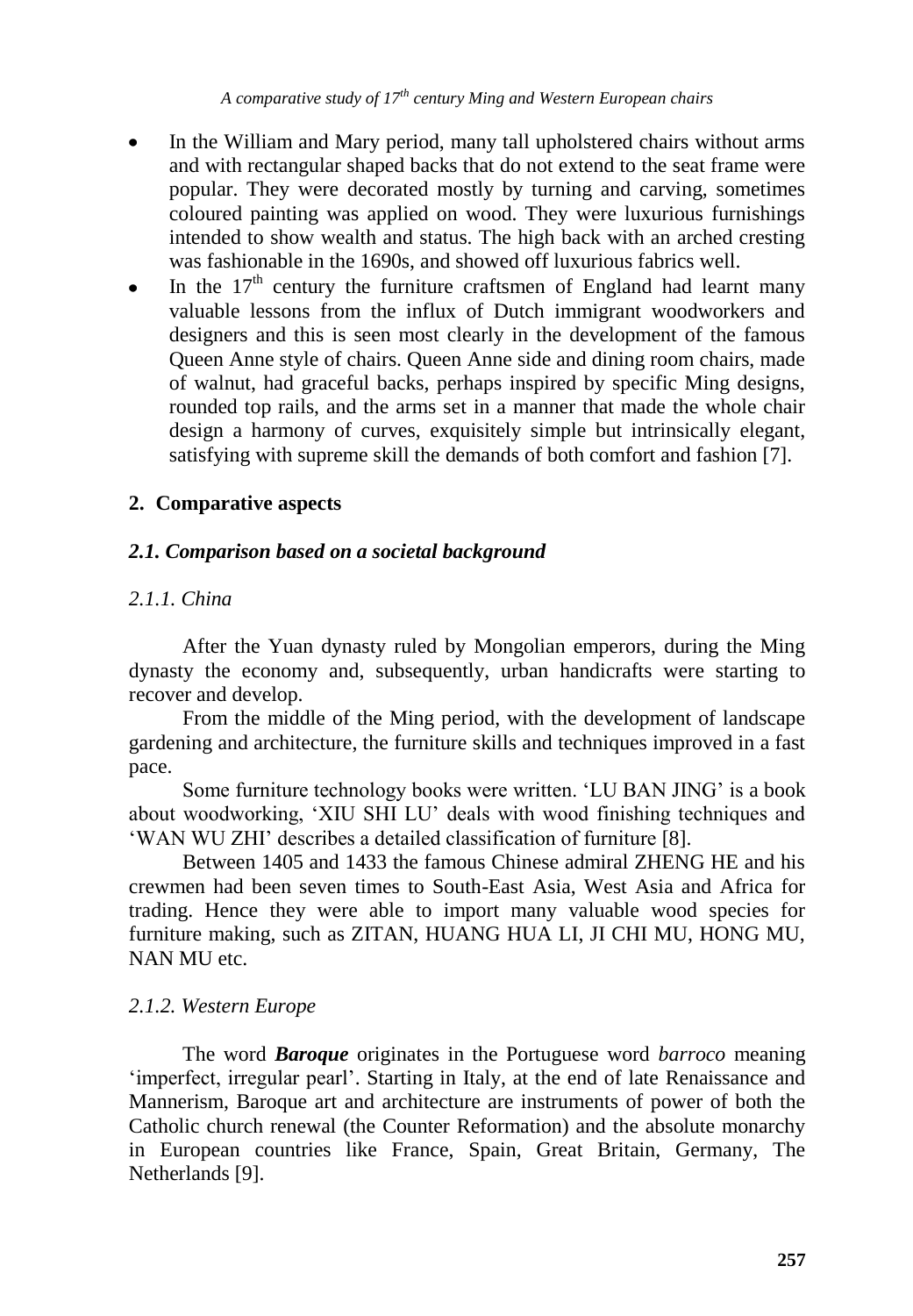Ching describes Baroque architecture as "a style of architecture originating in Italy in the early  $17<sup>th</sup>$  century and variously prevalent in Europe and the New World for a century and a half, characterized by free and sculptural use of the classical orders and ornament, dynamic opposition and interpenetration of spaces, and the dramatic combined effects of architecture, sculpture, painting, and the decorative arts" [10].

In contrast to the balanced, rational, and straight lines of Renaissance, we see dynamic, dramatic, flashy details, rich, sculptural and spectacular facades, abundant foliage decorations, dramatic colour contrasts [11].

The lacquering techniques, the art and techniques of inlay, marquetry and parquetry were introduced from the Far East and defined the rich and glamorous aspects of aristocratic residences.

### *2.2. Comparison of specific furniture decoration (chairs)*

#### *2.2.1. Colours*

*Ming* chairs: transparent finishing, visible wood grain, natural colours of wood, use of wood stains and lacquer. The main colours are yellow, red, brown, but also dark purple or black. Sometimes the back was painted with another colour than the rest of the chair.

**Baroque** chairs: gilt wood or transparent finish of wood, upholstered with colourful and precious fabrics. Contrasts between the gilded wood and the upholstery fabrics coloured in red, black, dark blue and dark green revealed the luxurious, royal approach.

### *2.2.2. Engraving work*

Engraving is an important decoration technique for both the *Ming* and the **Baroque**. It includes such techniques as full relief, relief sculpture, openwork carving and the combined method of relief sculpture and openwork carving [12]. For the Ming chairs we notice relief sculpture and openwork carving. The Baroque chairs show full and relief openwork carving. The typical carved ornaments are presented in Table 1.

### *2.3. Comparison of materials*

### *2.3.1. Wood*

The wooden materials for *Ming* chairs usually were some *hardwoods,*  such as sandalwood (ZI TAN), yellow rosewood (HUANG HUA LI), rosewood (HONG MU), chicken-wing wood (JI CHI MU), ebony (WU MU), ironwood (TIE LI MU). Walnut (HE TAO MU), camphor wood (ZHANG MU) and bamboo were also used. However, the terminology for Chinese wood species can be confusing. Wang Shi Xiang divided the species of wood used for Chinese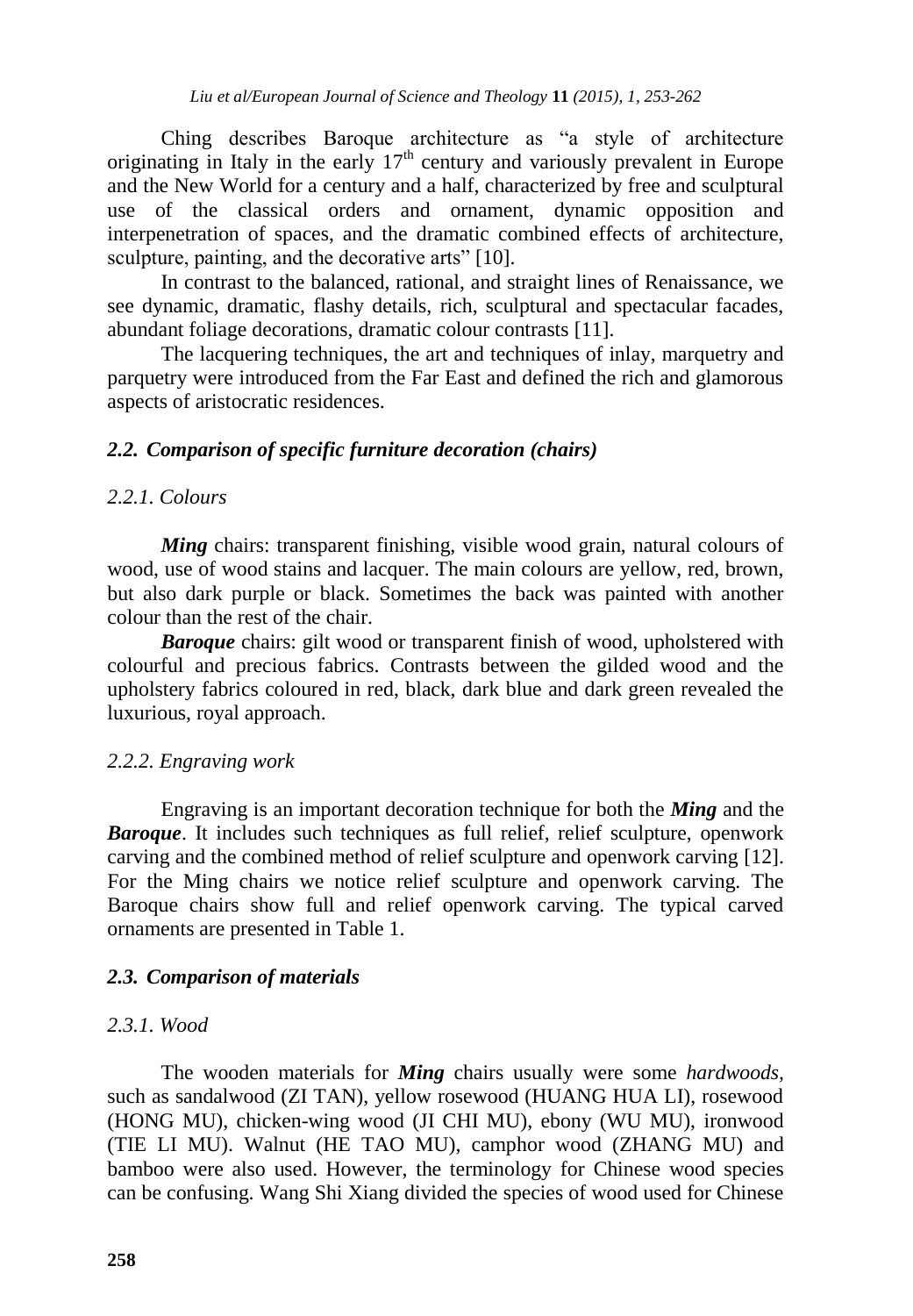traditional furniture into 2 groups: *hardwoods* and *softwood* [13]. In China, the term *hardwood* refers generally to tropical wood, whose density, hardness and imperviousness to boring insects qualify them as "hard". The term *softwood* is given in contrast to the other miscellaneous woods, though most of the wood species used in furniture manufacturing are hardwoods according to the western botanical language [14]. For *Ming* chair seats pillows covered with silk or cotton fabrics were used, as well as woven cane. For the chairback marquetry, sometimes marble or semiprecious stones were used.

| Category  | <b>Ming-style</b>                                                 |                                                                                                                                                  | <b>Baroque</b>                                                                                                                         |                                                                                                    |
|-----------|-------------------------------------------------------------------|--------------------------------------------------------------------------------------------------------------------------------------------------|----------------------------------------------------------------------------------------------------------------------------------------|----------------------------------------------------------------------------------------------------|
|           | <b>Pattern</b>                                                    | <b>Symbolism</b>                                                                                                                                 | <b>Pattern</b>                                                                                                                         | <b>Significance</b><br>and/or<br>symbolism                                                         |
| Plants    | Lotus<br>Bamboo<br>Pomegranate<br>Peony                           | Purity and<br>perfection<br>longevity<br>Fertility and<br>numerous<br>progeny<br>King of flowers<br>love and affection<br>and feminine<br>beauty | <b>Acanthus leaves</b><br>Acanthus<br>scrolling<br><b>Rosettes</b><br>Lilies                                                           | <b>Ancient Roman</b><br>inspiration, from<br>the imperial<br>period                                |
| Animals   | Magpie<br>Dragon<br>Duck<br>Fish<br>Peacock<br>Phoenix            | Blessing of<br>happiness<br>Power<br>Conjugal fidelity<br>Wealth and health<br>Beauty and<br>dignity<br><b>Empress and</b><br>beauty             | Lion (head, leg,<br>paw)<br>Eagle<br>Dolphin<br><b>Shells</b>                                                                          | Symbol of<br>power<br>Symbol of<br>power<br>Symbol of<br>monarchy<br>Symbol of<br>wealth           |
| Personage | <b>Buddhism</b>                                                   | Blessing                                                                                                                                         | Apollo<br>Putti (little angels<br>or children)<br>Other elements of<br>Roman<br>mythology                                              | Symbol of Louis<br>XVI, the Sun-<br>king<br>Purity,<br>innocence<br>Royal and/or<br>imperial power |
| Others    | Chinese<br>words<br>auspicious<br>clouds,<br>geometric<br>pattern | Blessing, good<br>fortune, longevity,<br>happiness                                                                                               | Geometric<br>patterns from<br>ancient Rome<br>Scrolls and<br>acanthus scrolls<br>Turned elements<br>Vase balusters –<br>various shapes | From the<br>Renaissance                                                                            |

**Table 1.** The typical carved ornaments.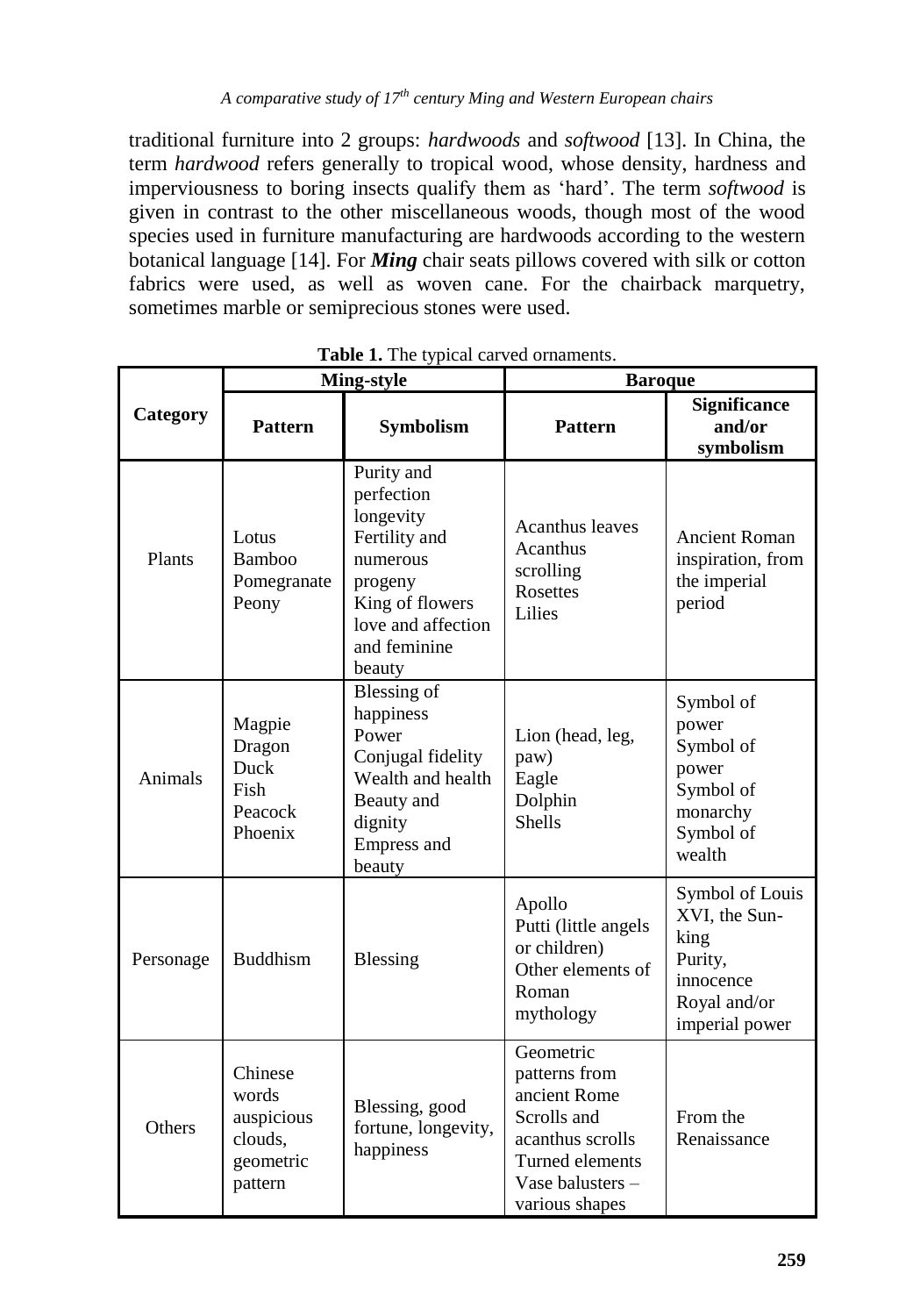The most frequently used wood species for the *Baroque* chairs were oak, walnut, chestnut, mahogany and ebony, with ornamental parts, usually inlays, made of rosewood, sandalwood, tulipwood. There was much gilding, marquetry and carving, with mounts and inlay of onyx, porphyry, lapis-lazuli, ormolu, brass, and coloured woods. Gobelins tapestry and Lyons velvet and brocade were the main covering materials for upholstery.

### *2.3.2. Finishing materials*

The main *Ming* chairs' finishing was transparent. A thin clear lacquer coating was a common finishing for finely figured woods. There were three basic types of Chinese lacquer finishing: semi-transparent lacquer; opaque lacquer, and clear lacquer. Opaque lacquer sometimes was used for the back of chair as a background for painting. Tung oil was also used for *Ming* chairs finishing, mostly as a thinner for lacquer finishing. Wax finishing was usually used after another finishing. Beeswax or Chinese wax was applied melted and rubbed after curing to get shiny surfaces.

Trade with the Far East provided inspiration for lacquering and other finishing techniques of the Baroque chairs. The technique called Japanning describes the European imitation of Asian lacquerwork, originally used on furniture. The word originated in the  $17<sup>th</sup>$  century. Japanning is known as the technique of applying black lacquer on wood surfaces, although red, green and blue pigmented lacquers were also used. The Western European lacquering craftspeople used varnishes with a resin base, shellac or similar to shellac, applied in heat-dried layers which were carefully polished for a glossy finish. The art of japanning developed in  $17<sup>th</sup>$  century Britain, France, Italy, and the Low Countries [\[http://en.wikipedia.org/wiki/Japanning\]](http://en.wikipedia.org/wiki/Japanning). Vernis Martin, a lustrous lacquer substitute was widely used from the beginning of the  $18<sup>th</sup>$ century to decorate furniture. Louis XIV furniture was often enriched with lavish gilded bronze decorations. Linseed oil and bee wax were also used for Baroque furniture at that time.

#### *2.4. Comparison of the wooden structure*

The structure of two representative chairs for *Ming* and *Baroque* are shown in Figure 3. By comparative analysis, some of their characteristics can be summarized as follows:

Dimensioning: the Louis IV armchair is 1175mm high and its the seat height is 500mm; the official's hat chair is 1060mm high, the seat height being 490mm. The two chairs have nearly the same dimensions, which are close to the generally recommended by an ergonomic posture, although the seat height is superior to that of similar contemporary sitting furniture. They are both rather comfortable chairs.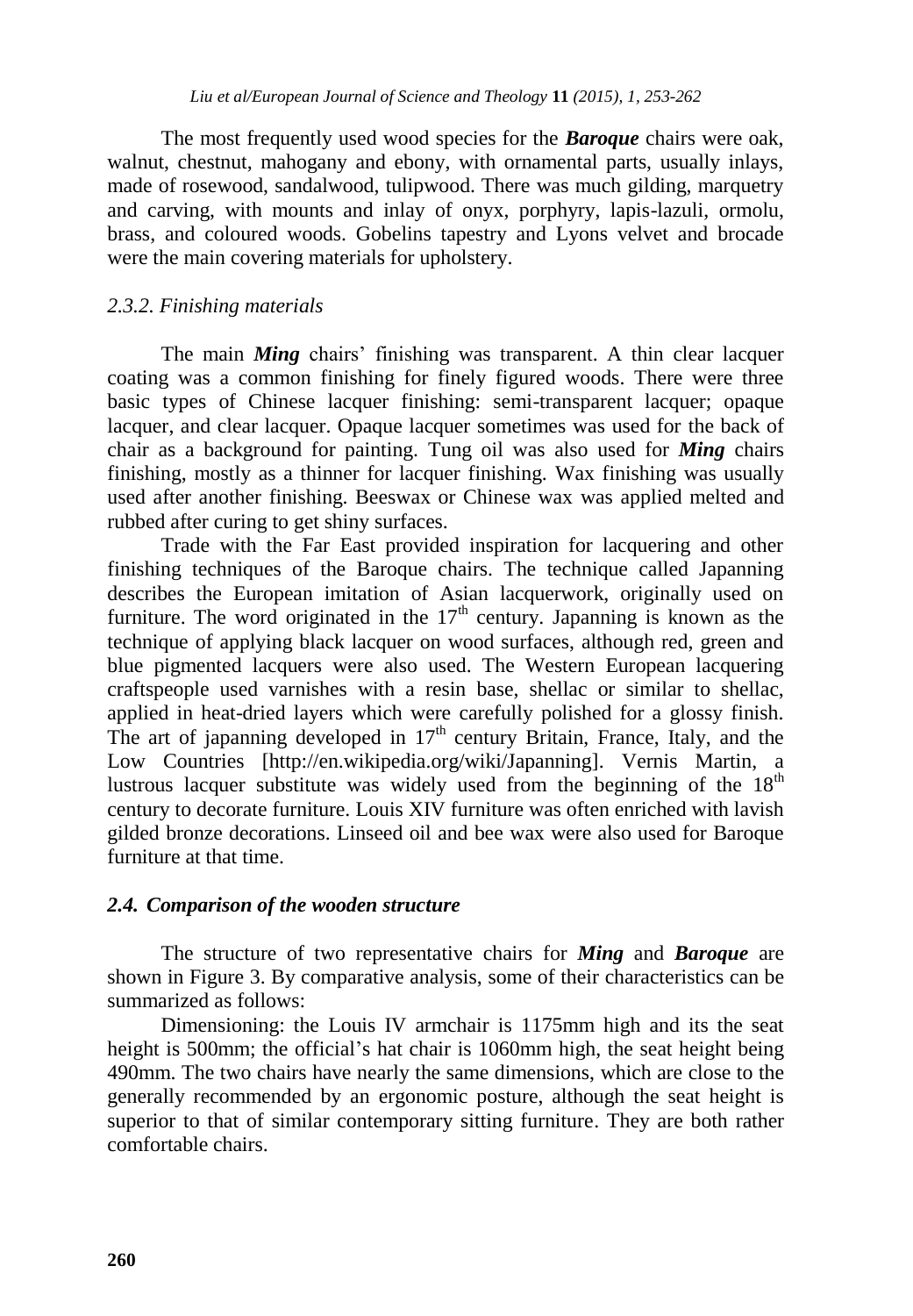The seats: the seat of the Louis XIV armchair is symmetrically trapezoidal and upholstered with colourful fabric, but the Ming chair seat is square and set in thin textile. The Louis XIV chair looks sophisticated, flexible and dynamic due to the curvilinear contours of its wooden components; the Ming chair looks light, handy and peaceful.

The backs: the back of the Louis XIV armchair is upholstered with colourful fabric, its shape is a flat "C"; the Ming chair has an "S" wooden back slat. The upholstered back is of course elastic, hence adaptable to the human backrest, and the wooden "S" back, similar to the body curve, also shows a kind of flexibility .

The legs: the legs of the Louis XIV armchair are carved with scroll patterns, they seem to be slightly moving, and the four legs are connected by an "*os-de-mouton'* "H" stretcher. The Ming chair back legs are long, ending up at the crestrail. Every side of the leg-frame ensemble received a 3-pieces archshaped apron with cusped outline. There is a footrest between the two front legs. The bottom stretchers are arranged in the gradual-height arrangement known in Chinese as "bubugao" that means rising step by step.

The joinery: both chairs have classic, mortise and tenon joinery, but the Louis XIV chair uses only straight tenons for the leg and frame joints while the Ming chair has mitered mortise and tenon joints at a 45<sup>°</sup> angle at the frame.



Figure 3. The structure of two representative chairs: (a) Ming chair, (b) Baroque chair.

#### **3. Conclusions**

Due to the intensive international trade resulted from the progress of navigation and mapping of a large part of the world, new materials and new techniques speeded up the development of furniture in both compared